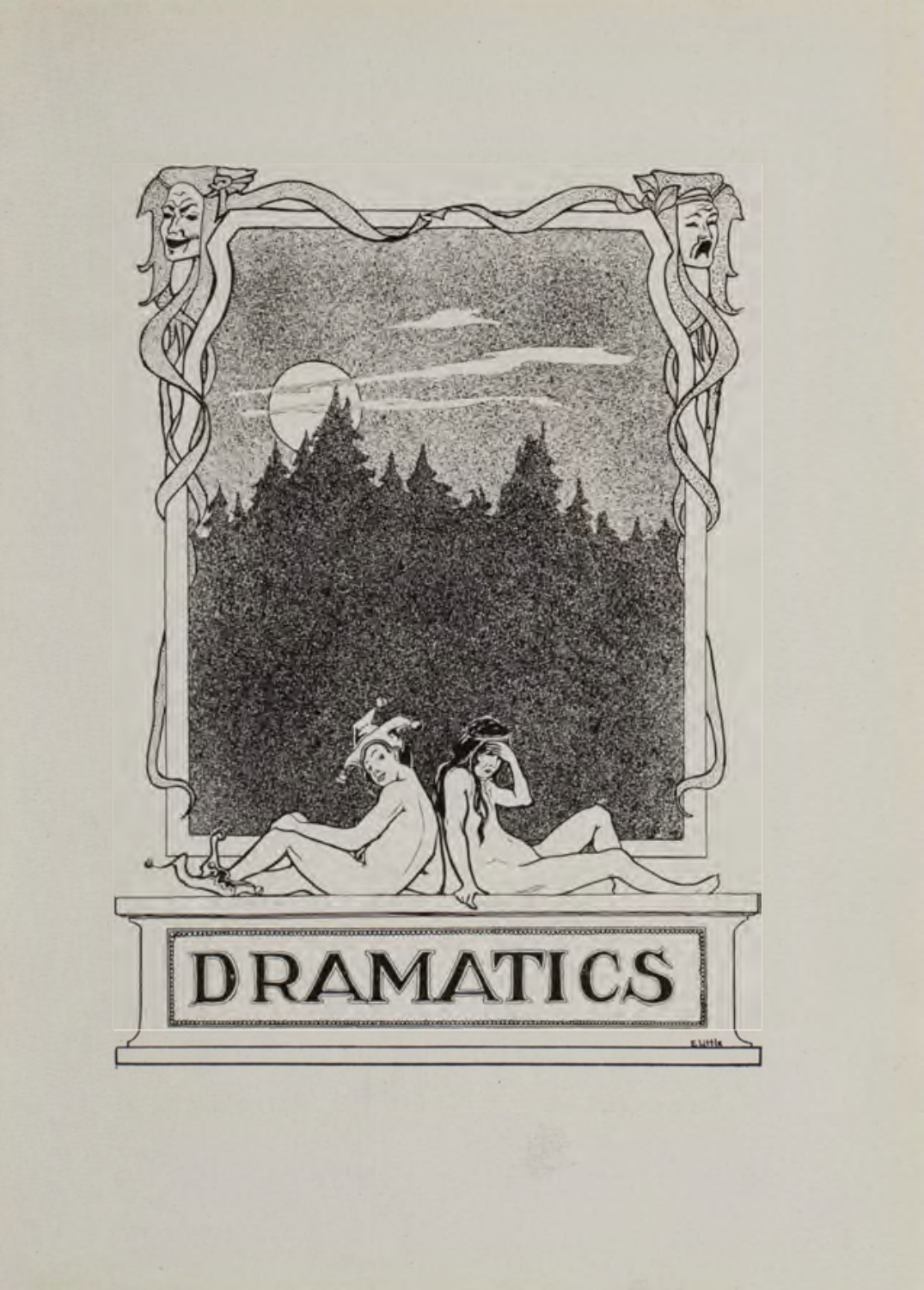## AN AMERICAN CITIZEN

The first play of the year, "An American Citizen", was presented by the Junior class at the University on December 9th. The play was staged to raise funds for the 1918 Sentinel, which, as usual, did not amount to much.

The plot was just the sort to appeal to a University audience,—a little pathos, some love and much humor. The cast was chosen from the best talent on the campus, many who were new to the majority of people.

Arthur J. Butzerin was the American citizen, who, to save his law partner from public disgrace, renounced his American nationality and married an English girl. Mary O'Hara, who played the English girl, won immediate favor with Missoula play-goers through her fine acting and winning personality. She was always clear and distinct and the manner in which she played her part, stamps her as one of the best actors on the campus.

Leo Reardon, as the elder law partner; Eugene Angevine, as the handsome villain; Patsy O'Flynn, Grace Reely, Virginia Dixon, Mack Gault, Alec Swaney, Tom Swearingen, "Hop" Prescott, Robert Fredericks, Eck Mosby, Fay Fairchild, and Norman Macleod composed the remainder of the cast, all whom were well chosen for their parts.

The players seemed to enjoy their parts as well as the audience, and from the time the curtain went up till the close of the last act, the interest never waned. The action ran along smoothly, with little or no interruptions and the next day's comment was "as clever as some professional productions I have seen".

#### HI-JINX

The annual Hi-Jinx was given by the men this year in the main hall of the University, on December 20th. It was called "Varsitages" and consisted of five high-class vaudeville acts. The first act was "Dreams", a fantasy, in which "Peanuts" Johnson in a nightmare went to Hades and saw all the professors undergoing the misery they had dealt the poor unfortunate students while on earth. Next was the Harmony brothers' quartet, Longeway, Kent, Kane and Phillips, who entertained the audience with all the latest song hits. Harry "Louder" Russell gave a take-off on the famous Scotch comedian; following him came the string band and "Primrose" Fredericks and "Dockstader" Day, two of our best "shines", in an original comedy sketch.

After the vaudeville, Santa appeared on the scene with his great box of gifts which took about an hour to distribute. The evening closed with a dance in the gymnasium.

Page Eighty-four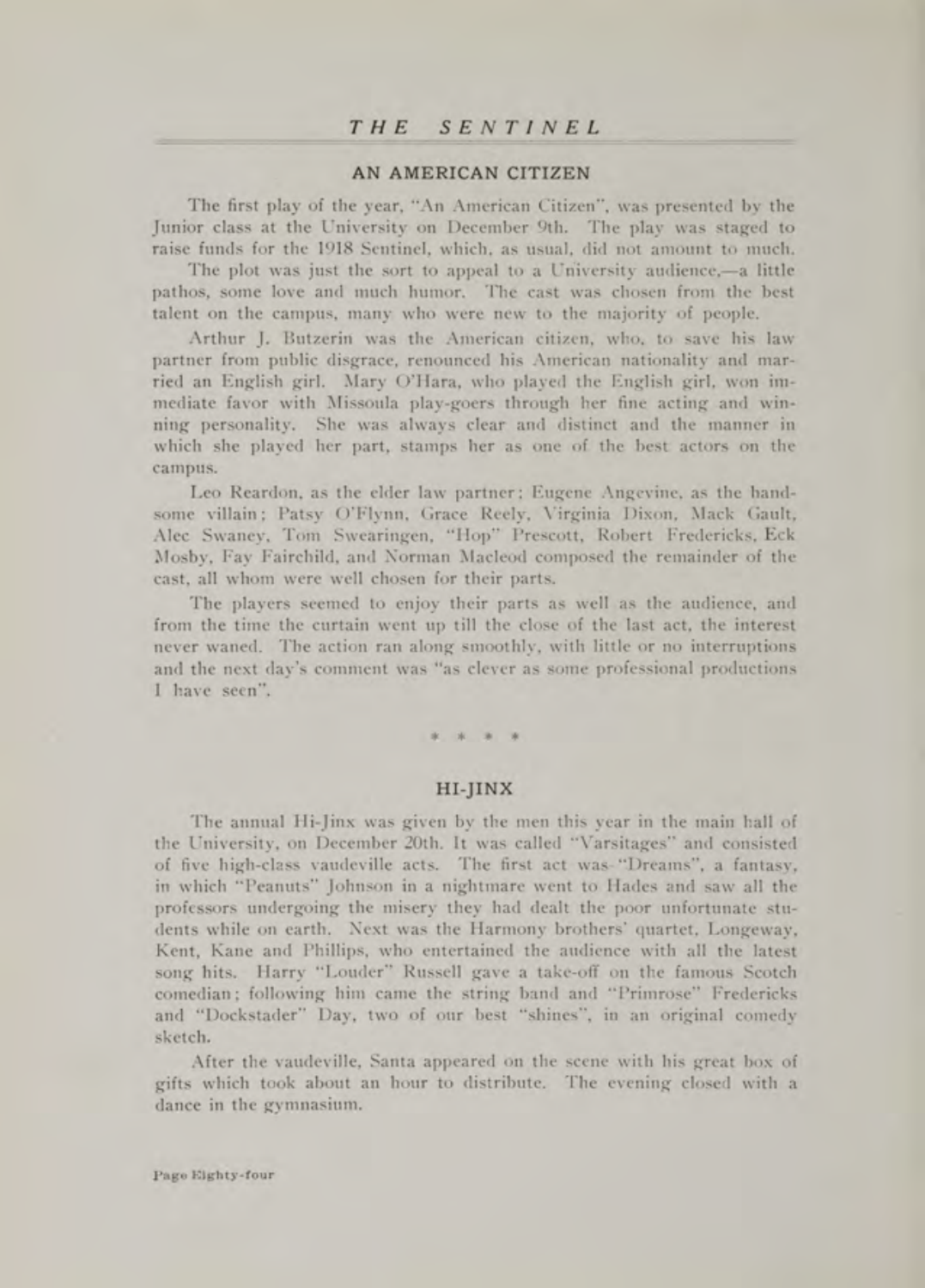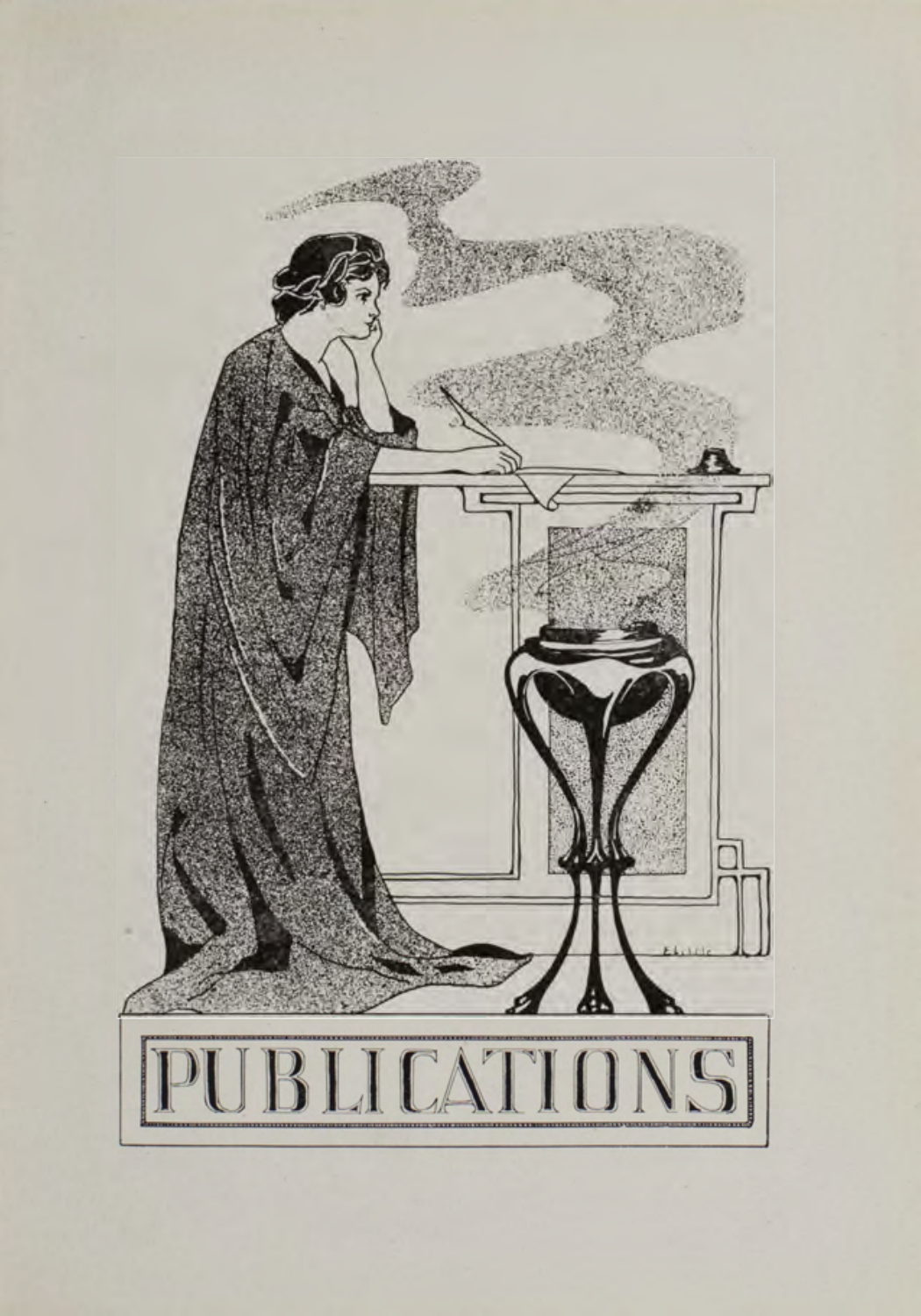## THE SENTINEL

#### 2:00 A. M.



Markle, Fry. Streit, Butzerin, Crowe, Reynolds

## **MONTANA KAIMIN**

Pronounced "Ki-meen." This is a word taken<br>from the language of the Selish tribe and means<br>writing, or something in black and white,

Published Tuesday and Thursday of every week<br>by the Associated Students of the University of Montana.

#### Editorial Departme

| Editor.                                      | Carence Streit                |
|----------------------------------------------|-------------------------------|
| Managing Editor.                             | John T. Crowe                 |
| Associate Editors James Fry, Howard Perry    |                               |
| Sports Editor.                               | Frank Gosman                  |
| Editor Women's Page                          | Ruth McHaffie                 |
| Associate Women's Editor.<br>Exchange Editor | Ethel Johnston                |
| Special Writer                               | Clare McLure<br>Roxe Reynolds |
| Headline Writers.                            |                               |
| James Fry, Howard Perry, A. L. Butzerin      |                               |

Reporters with staries in this issue: Ed. Rosen-borf, Green Chaffen, Evelyn McLead, A. J. Burzer-Hann, Margarette Coucher, Alexander, Margarette Gooden, Margarette Gooden, Margarette Green, Margarette Green, Margarette, E

#### **Business Department**

| Business Manager<br>Assistant Manager                                               | Lloyd Holzberger | Alex Swaney |
|-------------------------------------------------------------------------------------|------------------|-------------|
| Advertising Solicitors<br>Walter Waghner, Stafford Dolliver<br>Circulation Manager. |                  | Mary Murphy |

#### "GETTIN' OUT THE KAIMIN." (After "Damy Deever.")

"What are the typewriters elickin" for?" said the watchman at the door...<br>"We're gettin" out The Kaimln," the editor softly

"We're gettin one that we had, so loud?"<br>"What makes Butzerin cuss so loud, so loud?"<br>"He's writtel 'turny beadlines," said the editor<br>with a groun.

For they're getting out The Kaimin, you can hear<br>They're rightly song;<br>They're workin' in their shirt-sleeves—they won't<br>be through till dawn;<br>Crowe's willed all his collars down, and Perry<br>And they're gettin' out The Kaim

Thus does Rox Reynolds describe the regular scene civery Monday and Wedness<br>kay night doring the boundary and the school year at the Journalism building. Made exty caused him to leave out bimself, but the result<br>accuracy

accuracy of the description slows, that he is more contained and the strain indication. Since the space in the strain include the work of the relation include the strain include the work of the reporters—the constraints o

CLARENCE STREIT.

Page Eighty-six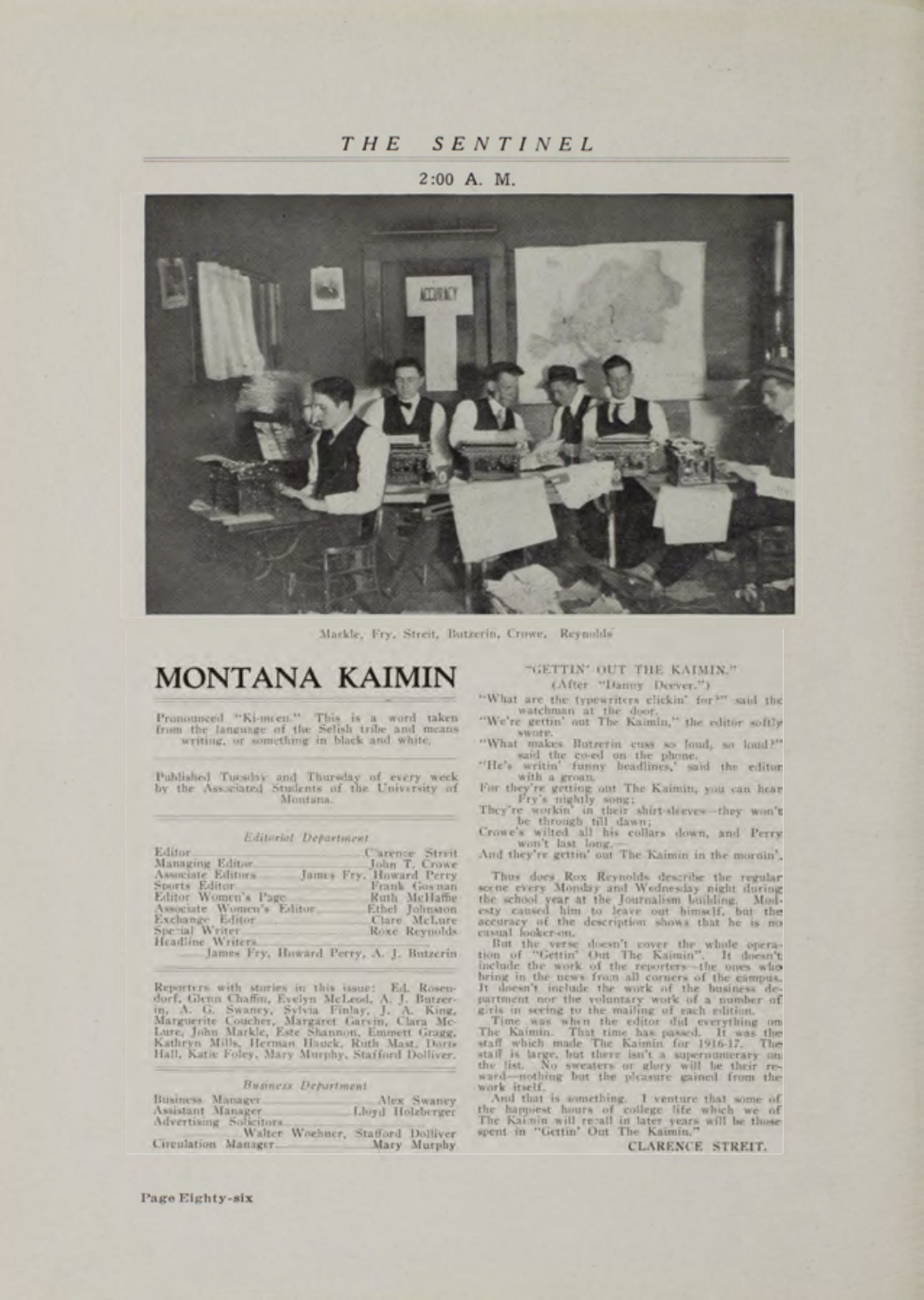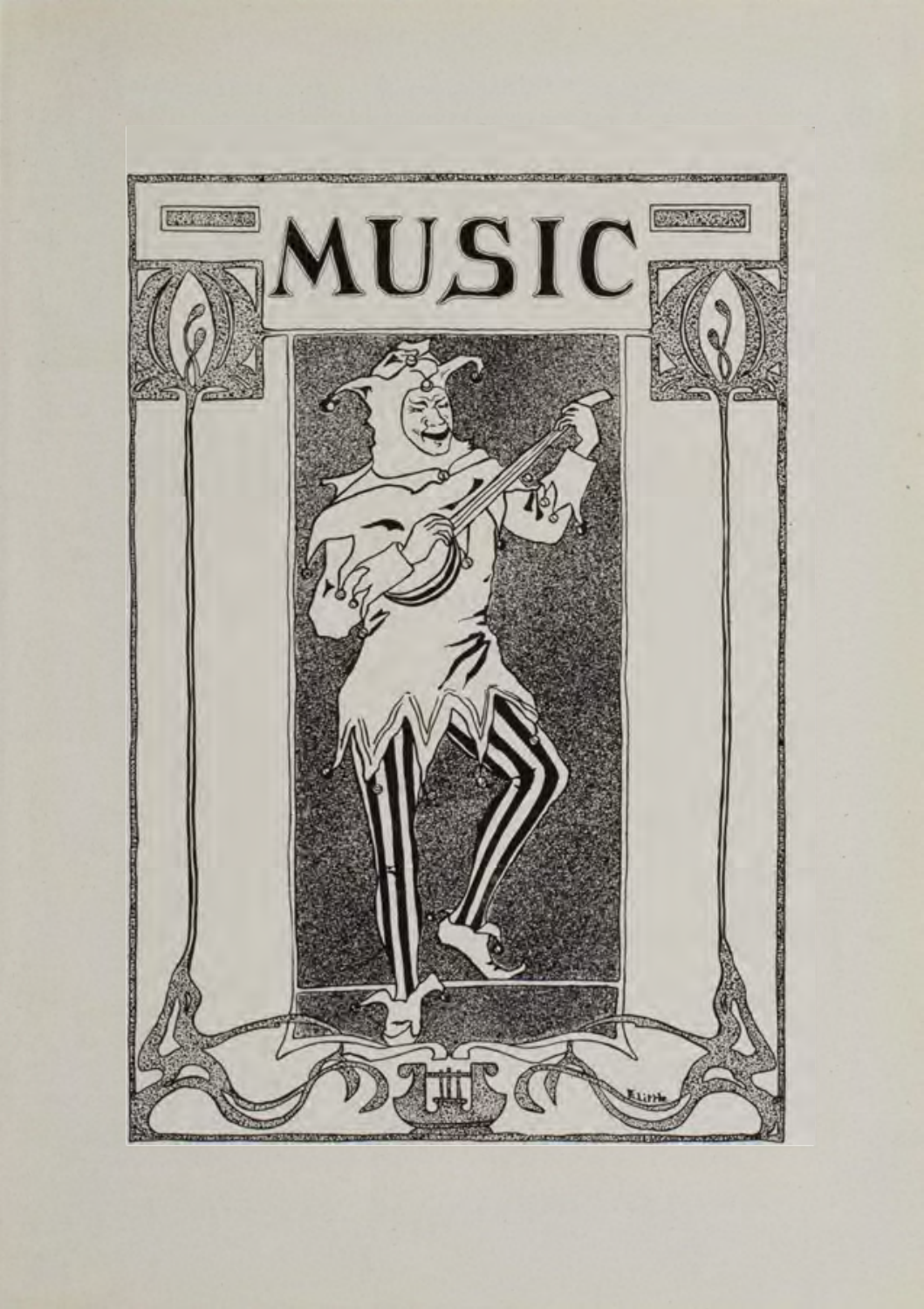*THE SENTINEL*

**LEATHER DESCRIPTION GROSS ASSISTANT** GIRLS' GLEE CLUB **MERCHAND Group Les Millettes** 

DE LOSS SMITH, Director

R. LIPSON G. HASSELER **F. WALTON** E. HOLMES R. KEITH E. DIETRICH M. McGREEVY L. SILHA E. HERSHEY C. LAMB E. HANSEN B. WILSON R. JOHNSON

M. GARVIN M. SCOTT L. McCARTHY M. DRISCOLL R. DAV IS B. INCHE H. BAIRD F. FAIRCHILD B. DAUGHERTY V. TUCHSCHERER M. LATHAM C. JOHNSON<br>W. MEEKS



GIRLS' GLEE CLUB-SEASON 1917

Page Eighty-eight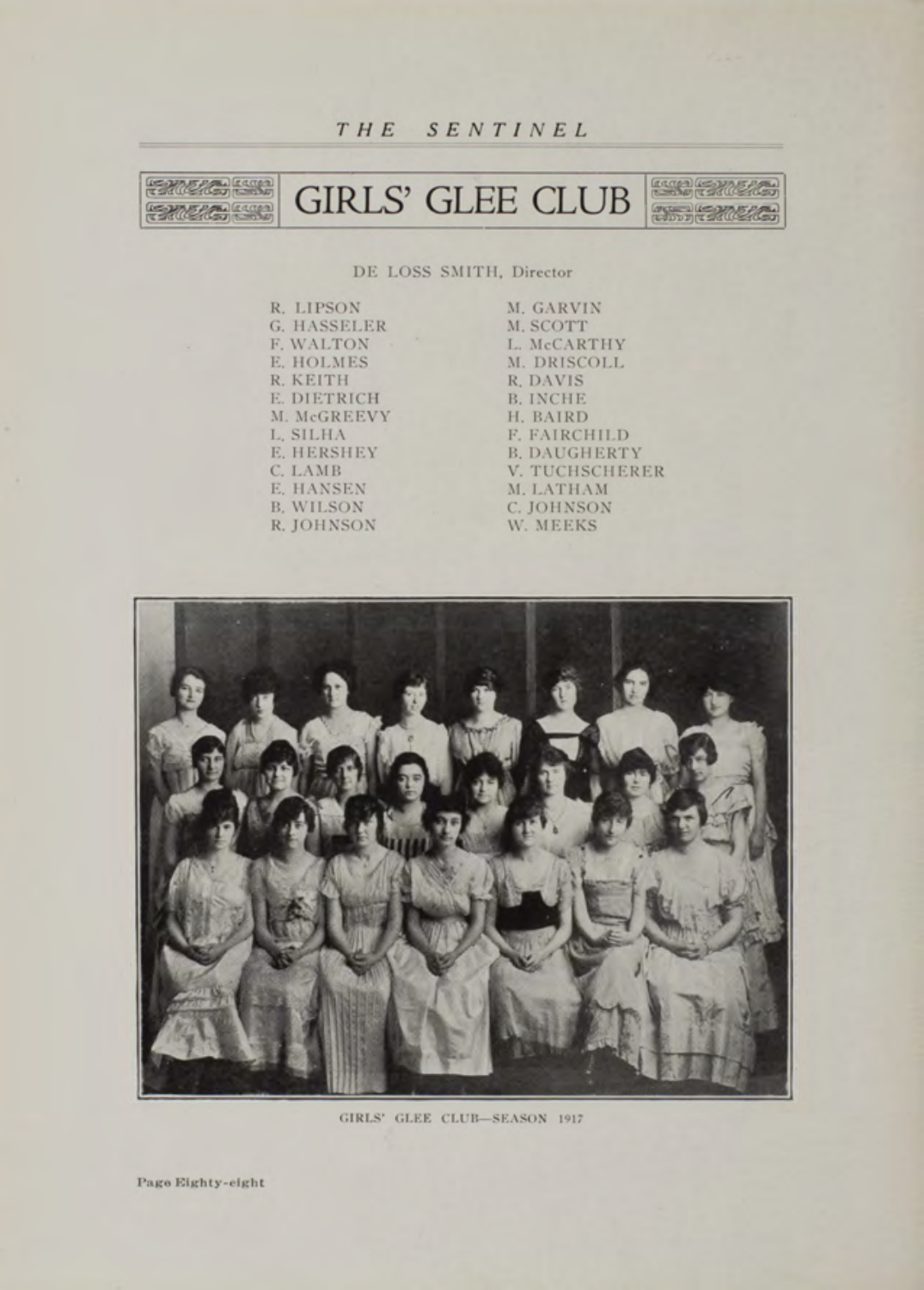



## ORCHESTRA-1917



Top Row--King, Hunt, Walterschirsen, Webster, Cleary, Finch, Director Burleigh<br> Middle Row--Hansen, Schrieber, Bud, Taylor<br> Bottom Row--Myre, Valentine, Barrows, Baptist

Page Eighty-nine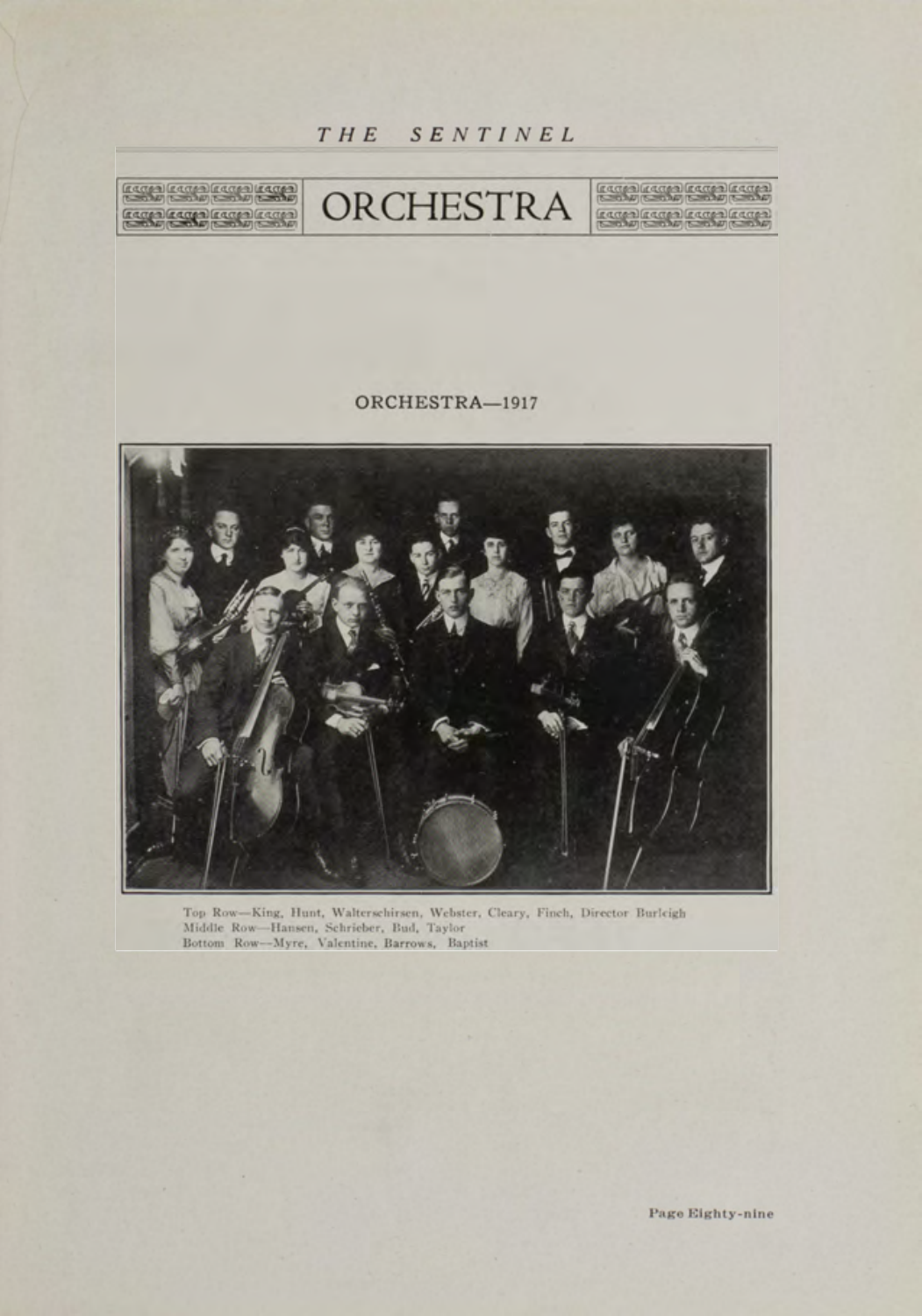### *THE SENTI NEL*



# DEBATING TEAM

The Montana debating team opened the season of 1917 with seven of the strongest debaters in the University. Hazel Baird, the first woman debater in the school for six years, was chosen among 10 other try-outs.

The first debate was held at the University of Idaho, William Jameson and Leslie Wilson representing Montana. The subject being, "The Cloture Rule for the United States Senate." While both teams presented strong arguments, Montana was defeated by a two to one decision. The decision against Montana gives Idaho a batting average of 1,000 in debates held with that school since the first contest was held between the two universities.

The second debate was held at Missoula, between the University of Southern California and Montana. The question of adopting Swiss methods of military training, chosen by Montana, was beaten by a close decision. For the first time in the history of the school, the debaters appeared on the platform in dress suits. Hazel Baird and Stuart McHaffie represented Montana.

"Resolved, That the Federal Government Should Own and Operate All Railroads Within Its Borders," was the subject of the last debate of the year, held at the University, on Friday, April 20. Montana, led by Verne Robinson, Phillip Daniels and McPherson Gault, carried away the first victory of the season. At no time during the discussion were the Montana debaters weak in their points of opposition. The debate was attended by one of the largest audiences at the University Auditorium .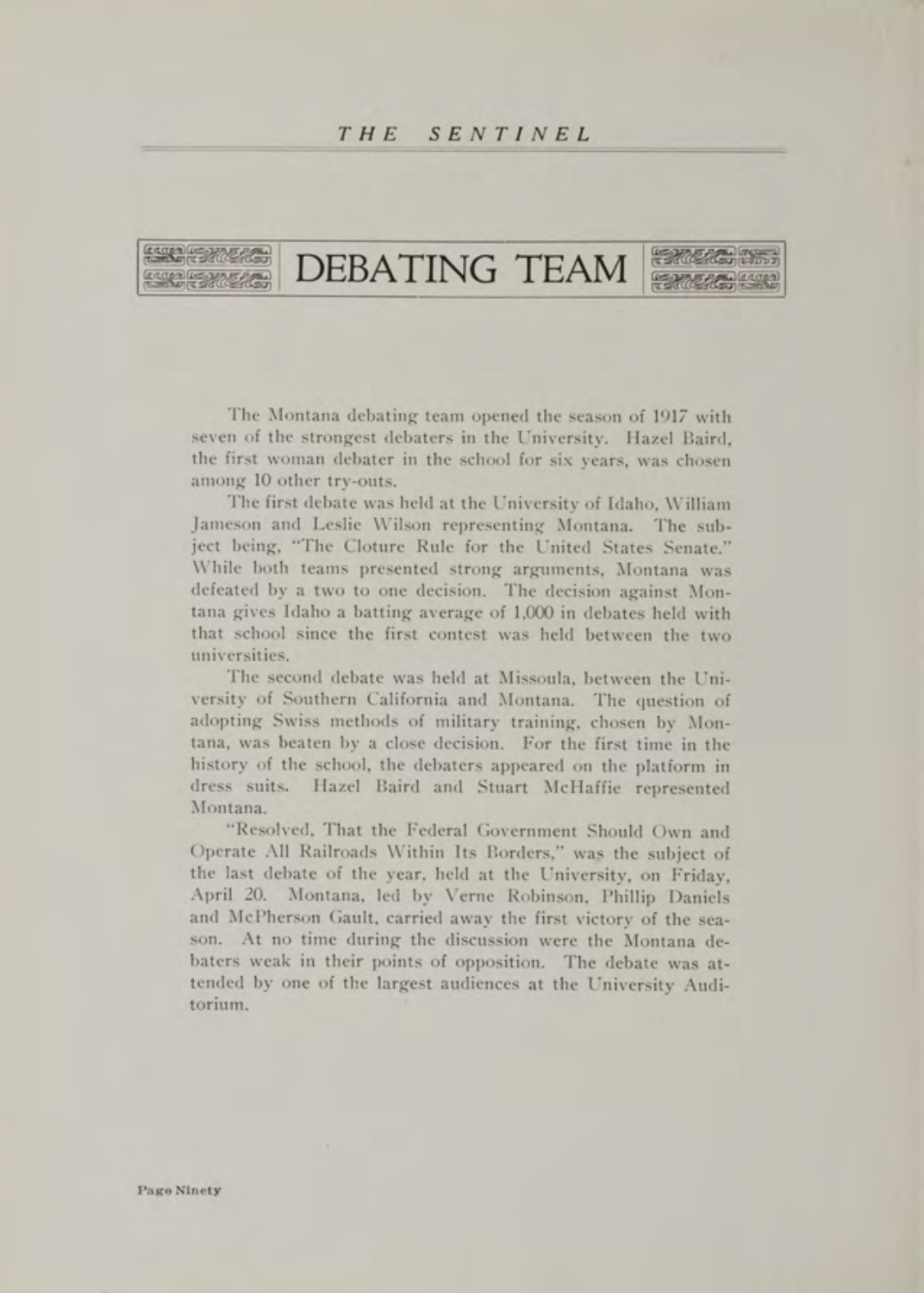# DEBATING TEAM



Page Ninety-one